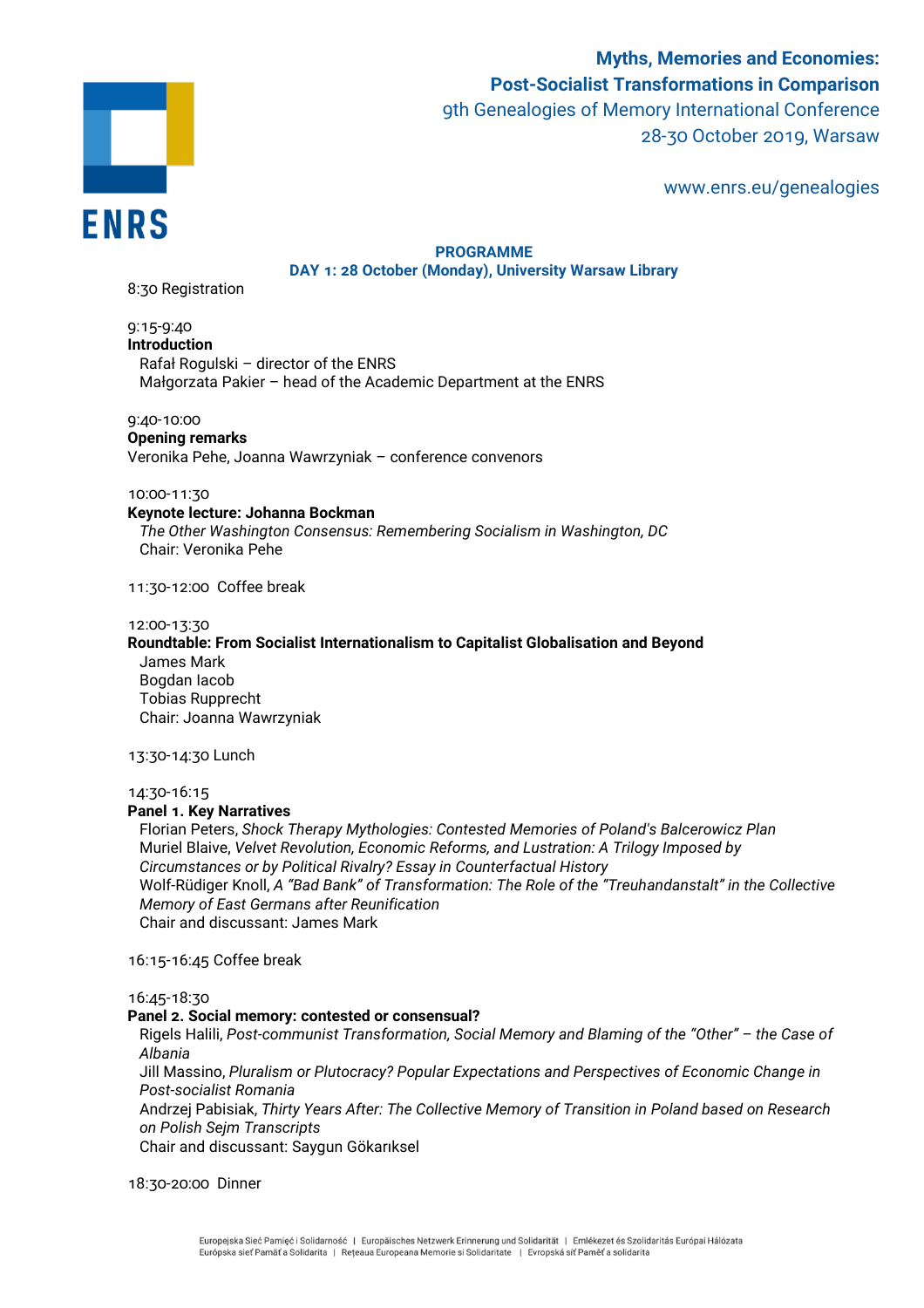# **DAY 2: 29 October (Tuesday), University Warsaw Library**

9:30-11:15

**Panel 3. Memory and Agency** 

Veronika Pehe, *"Let's Start a Business": The Memory of Entrepreneurship and the Czech Student Generation of 1989* 

Gazela Pudar Drasko, *Post-Socialist Transformation in Serbia: Critical Perspective of Intellectua*ls Katarzyna Waniek, *Biographical experiences of transformation in the cohort born 1980-1990. A case analysis*

Chair and discussant: Oldřich Tůma

11:15-11:45 Coffee break

## 11:45-13:15

**Keynote lecture: Thomas Lindenberger** *Transformation through Unification = Unification through Transformation? Regimes of Truth and the Discontent of Memories in the German Transformation Regime* Chair: Muriel Blaive

13:15-14:15 Lunch

#### 14:15-16:00

# **Panel 4. Cultural Memory and Economy**

Alex Condrache, *That is how Billionaires Smoke: The Nouveau Riche of the Transition in Romanian Post-Communist Cinema*  Olga Gontarska, C*inema without an Audience: Experience of Transformation Depicted in Ukrainian films*

Saygun Gökarıksel, "*The Great Betrayal": 1989 and the "Secrets" of Poland's New Capitalism* Chair and discussant: Ksenia Robbe

16:00-16:30 Coffee break

16:30-19:00 **Film screening and discussion:** *Dług* **[Debt], dir. Krzysztof Krauze (1999)** In Polish with English subtitles Commentators: Veronika Pehe, Mateusz Werner

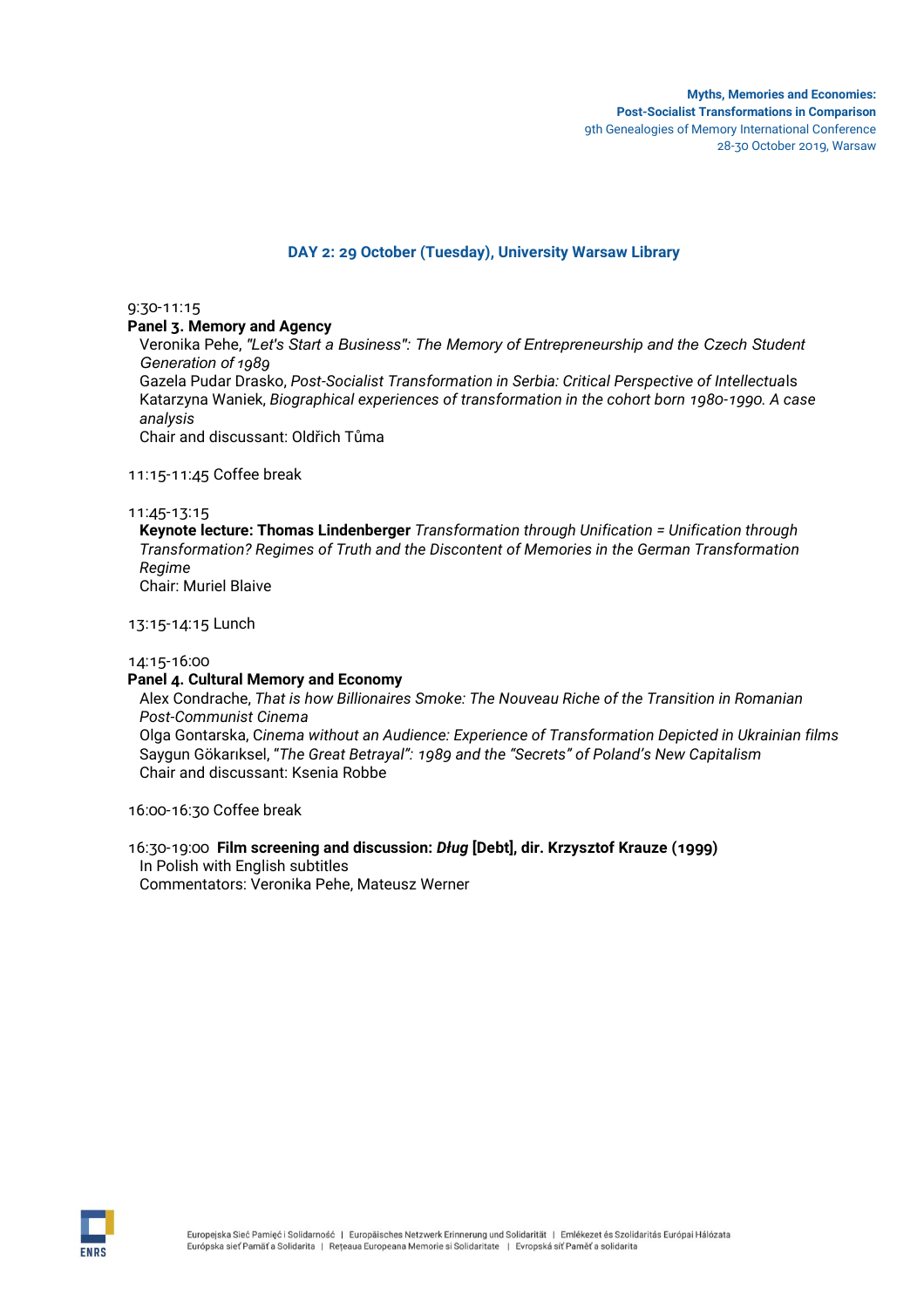# **DAY 3: 30 October (Wednesday), University Warsaw Library**

9:30-11:00

# **Keynote lecture: Adam Mrozowicki**

*Coping with System Change: the 'Grand History' of Transformation and Biographical Experiences of Polish Workers*  Chair: Małgorzata Pakier

11:00-11:30 Coffee break

## 11:30-13:15

# **Panel 5. Memory and Labour**

Till Hilmar, *Drawing Moral Lessons from Economic Transformations: Economic Memory, Deservingness and Social Relations in post-1989 (East) Germany and the Czech Republic* Joanna Wawrzyniak, Karolina Mikołajewska-Zając, *Nostalgia and Moral Economy in Post-socialist Industry: Poland*  Mariusz Jastrząb, *How Did We Survive? Official Corporate Histories from the Period of Systemic Change* Chair and discussant: Florian Peters

13:15-14:15 Lunch

#### 14:15-15:45 **Keynote lecture: Martin Schulze Wessel**

*Universalist and Particularist Policy Legitimations in the Transformation Period* Chair: Rafał Rogulski

15:45-16:15Coffee break

# 16:15-18:00

# **Panel 6. Current Echoes of the Transformation**

Sabine Stach, *Guiding through Memory: A Case Study on (Post)Communism Tours*  Bartłomiej Krzysztan, *Capitalizing Socialism in Postcolonial Georgia. Post-socialist Economic Reality and Structure of Memory on Peripheral Flea Market* 

Mykola Makhortykh, *We Were Hungry, but we also Were Free: (Counter)Narratives of the Russia's first post-Soviet Decade on Instagram*

Chair and discussant: Bogdan Iacob

# 18:00-18:15

**Final remarks**

Veronika Pehe and Joanna Wawrzyniak